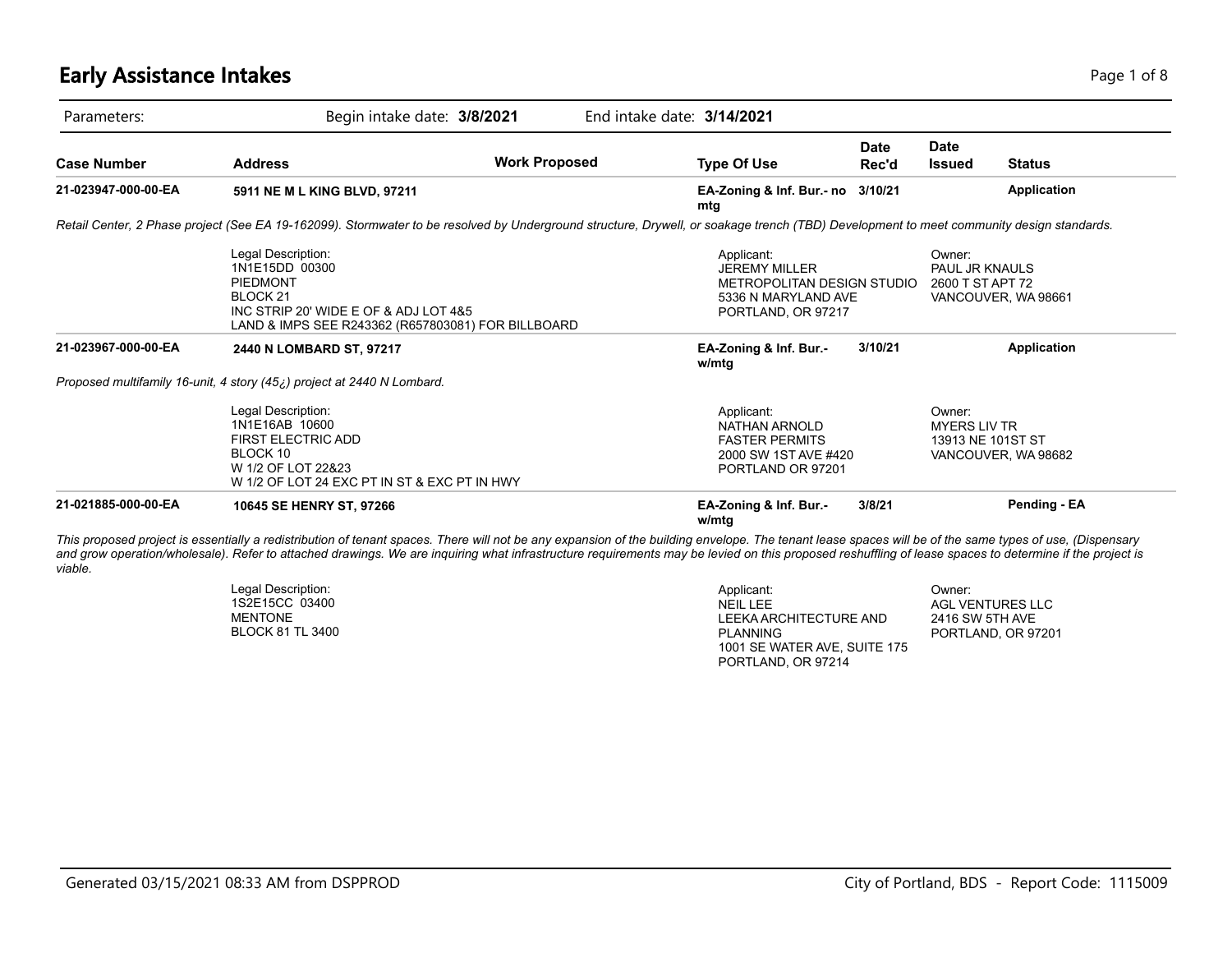# **Early Assistance Intakes** Page 2 of 8

| <b>Case Number</b>  | <b>Address</b>                                                                                                               | <b>Work Proposed</b> | <b>Type Of Use</b>                                                                                                        | <b>Date</b><br>Rec'd | <b>Date</b><br><b>Issued</b>                                                                                                                      | <b>Status</b>                                                                 |
|---------------------|------------------------------------------------------------------------------------------------------------------------------|----------------------|---------------------------------------------------------------------------------------------------------------------------|----------------------|---------------------------------------------------------------------------------------------------------------------------------------------------|-------------------------------------------------------------------------------|
| 21-024178-000-00-EA | <b>NW GERMANTOWN RD, 97231</b>                                                                                               |                      | EA-Zoning & Inf. Bur.-<br>w/mtg                                                                                           | 3/11/21              |                                                                                                                                                   | Application                                                                   |
|                     | Construct a new single family residence on the adjacent undeveloped properties. Properties under the same ownership.         |                      |                                                                                                                           |                      |                                                                                                                                                   |                                                                               |
|                     | Legal Description:<br>1N1W11BB 03300<br><b>GLEN HARBOR</b><br>BLOCK 7<br>LOT 5 EXC PT IN ST                                  |                      | Applicant:<br><b>BRAD MASCAL</b><br><b>HARKA ARCHITECTURE</b><br>107 SE WASHINGTON ST, SUITE<br>740<br>PORTLAND, OR 97214 |                      | Owner:<br><b>MARK HYLAS</b><br>323 N 6TH ST<br><b>BELEN, NM 87002</b><br>Owner:<br><b>ARIELLA HYLAS</b><br>323 N 6TH ST<br><b>BELEN, NM 87002</b> |                                                                               |
| 21-024133-000-00-EA | 11930 SE ANKENY ST, 97216                                                                                                    |                      | EA-Zoning Only - no mtg 3/11/21                                                                                           |                      |                                                                                                                                                   | Application                                                                   |
|                     | Renovation of building exterior siding, roofing, deck removal, entry stair replacement. ADA improvements to the parking lot. |                      |                                                                                                                           |                      |                                                                                                                                                   |                                                                               |
|                     | Legal Description:<br>1N2E34DD 06500<br><b>VENTURA PK</b><br>BLOCK <sub>29</sub><br>LOT 1-17<br>POTENTIAL ADDITIONAL TAX     |                      | Applicant:<br><b>KEVIN SAXTON</b><br><b>KASA ARCHITECTS</b><br>4119 NE CESAR E CHAVEZ BLVD<br>PORTLAND, OR 97211          |                      | Owner:                                                                                                                                            | ANKENY ARMS LIMITED PARTNERSHIP<br>12350 SE POWELL BLVD<br>PORTLAND, OR 97236 |
| 21-015792-000-00-EA | 8235 NE BEECH ST, 97220                                                                                                      |                      | <b>PC</b> - PreApplication<br>Conference                                                                                  | 3/8/21               |                                                                                                                                                   | Pending - EA                                                                  |
|                     | Type III Zoning Map Amendment from RM1-Residential Multi-Dwelling to CM2-Commercial/Mixed-Use 2.                             |                      |                                                                                                                           |                      |                                                                                                                                                   |                                                                               |
|                     | Legal Description:<br>1N2E21CC 09200<br><b>ROSE VILLAS</b><br>E 1/2 OF LOT 11                                                |                      | Applicant:<br><b>ALVIN RIMES</b><br>19415 ORCHID GROVE DR<br>OREGON CITY, OR 97045-7129                                   |                      | Owner:<br><b>ALVIN RIMES</b>                                                                                                                      | 19415 ORCHID GROVE DR<br>OREGON CITY, OR 97045-7129                           |
|                     |                                                                                                                              |                      | Applicant:<br><b>TRICIA TOOL</b><br>225 SE 80TH AVENUE<br>PORTLAND OR 97215<br><b>USA</b>                                 |                      | Owner:<br><b>GERALDINE RIMES</b>                                                                                                                  | 19415 ORCHID GROVE DR<br>OREGON CITY, OR 97045-7129                           |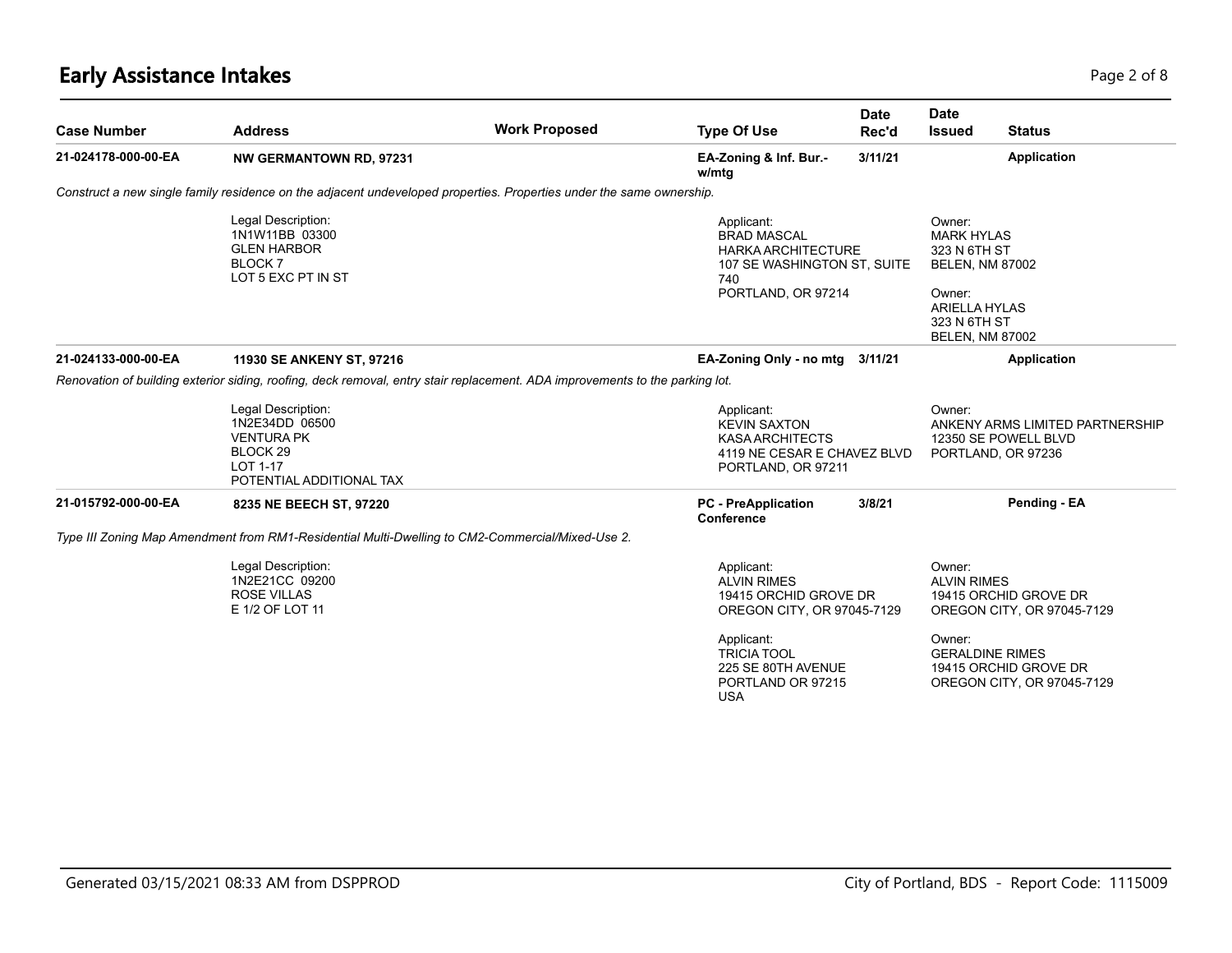# **Early Assistance Intakes** Page 1 of 8 and 2 and 2 and 2 and 2 and 2 and 2 and 2 and 2 and 2 and 2 and 2 and 2 and 2 and 2 and 2 and 2 and 2 and 2 and 2 and 2 and 2 and 2 and 2 and 2 and 2 and 2 and 2 and 2 and 2 and 2 and

| <b>Case Number</b>  | <b>Address</b>                                                                                                        | <b>Work Proposed</b>                                                                                                                                                                                                                                                                                                                                                                                  | <b>Type Of Use</b>                                                                                                                                                                                               | <b>Date</b><br>Rec'd | Date<br><b>Issued</b>                                                                                                                                    | <b>Status</b>                |
|---------------------|-----------------------------------------------------------------------------------------------------------------------|-------------------------------------------------------------------------------------------------------------------------------------------------------------------------------------------------------------------------------------------------------------------------------------------------------------------------------------------------------------------------------------------------------|------------------------------------------------------------------------------------------------------------------------------------------------------------------------------------------------------------------|----------------------|----------------------------------------------------------------------------------------------------------------------------------------------------------|------------------------------|
| 21-024563-000-00-EA | 1018 SW MORRISON ST, 97205                                                                                            |                                                                                                                                                                                                                                                                                                                                                                                                       | <b>PC</b> - PreApplication<br>Conference                                                                                                                                                                         | 3/12/21              |                                                                                                                                                          | <b>Application</b>           |
|                     |                                                                                                                       | This proposal is for a 6-story core and shell building with approximately 70,000 SF total, and a maximum height of 75 feet. On-site car parking is not required and is not proposed. Long and short term<br>bike parking is required and will be provided. Retail space is proposed at ground level, with B-occupancy office space on levels 2-6. Stormwater will be managed on-site via an eco-roof. |                                                                                                                                                                                                                  |                      |                                                                                                                                                          |                              |
|                     | Legal Description:<br>1N1E33DD 04800<br><b>PORTLAND</b><br>BLOCK 251<br><b>LOT 1&amp;2</b><br>N 36' OF E 95' OF LOT 3 |                                                                                                                                                                                                                                                                                                                                                                                                       | Applicant:<br><b>TIM WYBENGA</b><br><b>TVA ARCHITECTS</b><br>920 SW 6TH AVE #1500<br>PORTLAND OR 97204<br>Applicant:<br>MANDY BUTLER<br><b>TVA ARCHITECTS</b><br>920 SW 6TH AVE., STE 1500<br>PORTLAND, OR 97204 |                      | Owner:<br>COOK, WARD V TR<br>13611 SE RIVERCREST DR<br>VANCOUVER, WA 98683<br>Owner:<br>COOK, LOIS A TR<br>13611 SE RIVERCREST DR<br>VANCOUVER, WA 98683 |                              |
| 21-023360-000-00-EA | 6100 SW RAAB RD, 97221                                                                                                |                                                                                                                                                                                                                                                                                                                                                                                                       | <b>PC</b> - PreApplication<br>Conference                                                                                                                                                                         | 3/9/21               |                                                                                                                                                          | <b>Application</b>           |
|                     | Legal Description:<br>1S1E06CC 00200<br>SECTION 06 1S 1E<br>TL 200 18.12 ACRES                                        |                                                                                                                                                                                                                                                                                                                                                                                                       | Applicant:<br><b>MARK MILLER</b><br>ANKROM MOISAN ARCHITECTS<br>INC.<br>38 NW DAVIS ST., STE 300<br>PORTLAND OR 97209                                                                                            |                      | Owner:<br>6100 SW RAAB RD<br>PORTLAND, OR 97221-1350                                                                                                     | FIRST CHURCH OF THE NAZARENE |
| 21-023293-000-00-EA | 541 NE 20TH AVE, 97232                                                                                                |                                                                                                                                                                                                                                                                                                                                                                                                       | <b>PC</b> - PreApplication<br>Conference                                                                                                                                                                         | 3/9/21               |                                                                                                                                                          | <b>Application</b>           |
|                     | existing concrete wall. This is a Landmark building, Jantzen Knitting Mills Company Building.                         | Maintenance project. Full tear-off and replacement of existing roof system. Project includes replacement of existing aged / unsafe roof access stairs. One access stair will structurally connect to                                                                                                                                                                                                  |                                                                                                                                                                                                                  |                      |                                                                                                                                                          |                              |
|                     | Legal Description:<br>1N1E35AD 05300<br><b>SULLIVANS ADD</b><br><b>BLOCK 7&amp;16 TL 5300</b>                         |                                                                                                                                                                                                                                                                                                                                                                                                       | Applicant:<br><b>ROBIN BEST</b><br>PROFESSIONAL ROOF<br><b>CONSULTANTS</b><br>1108 SE GRAND AVE #300<br>PORTLAND, OR 97214                                                                                       |                      | Owner:<br><b>MAPLETON WATERLOO LLC</b><br>9952 SANTA MONICA BLVD                                                                                         | BEVERLY HILLS, CA 90212-1607 |
| 21-023206-000-00-EA | N TOMAHAWK IS DR, 97217                                                                                               |                                                                                                                                                                                                                                                                                                                                                                                                       | <b>Pre-Prmt Zoning Plan</b><br><b>Chck.Other</b>                                                                                                                                                                 | 3/9/21               |                                                                                                                                                          | <b>Application</b>           |
|                     | Five-story multifamily housing complex totaling approx. 280 units with approx. 370 surface parked stalls.             |                                                                                                                                                                                                                                                                                                                                                                                                       |                                                                                                                                                                                                                  |                      |                                                                                                                                                          |                              |
|                     | Legal Description:<br>1N1E03AB 00400<br>POPPEN ISLANDER<br>BLOCK 4                                                    |                                                                                                                                                                                                                                                                                                                                                                                                       | Applicant:<br>MIKE COYLE<br><b>FASTER PERMITS</b><br>2000 SW 1ST AVE SUITE 420<br>PORTLAND, OR 97201                                                                                                             |                      | Owner:<br>COLUMBIA CROSSINGS LLC<br>2001 WESTERN AVE #330<br>SEATTLE, WA 98121-2133                                                                      |                              |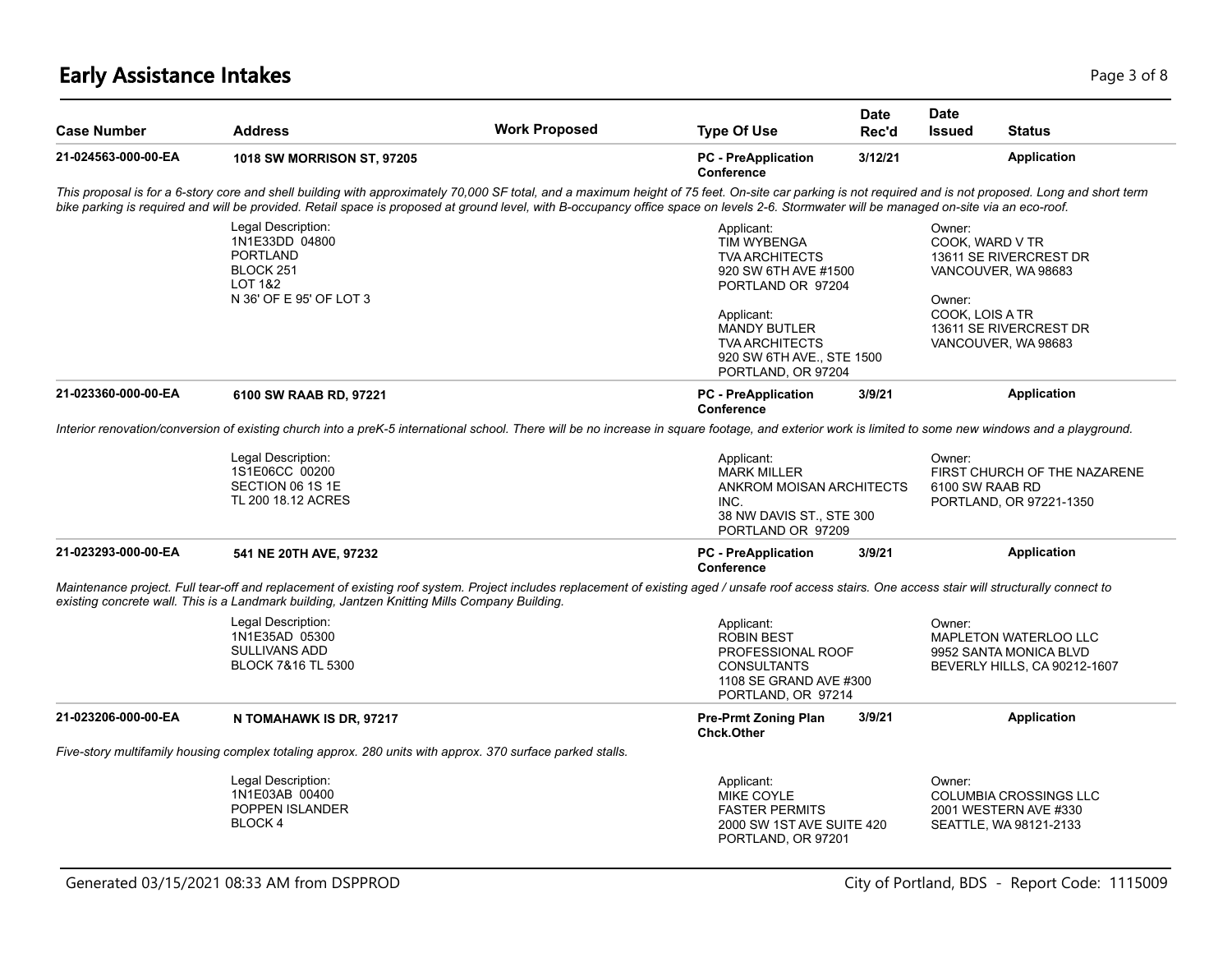| <b>Case Number</b>                    | <b>Address</b>                                                                                                                                                                                                                                                                                                                                                                                                                              | <b>Work Proposed</b>                                                                                                                                                                                    | <b>Type Of Use</b>                                                                                                          | <b>Date</b><br>Rec'd | <b>Date</b><br><b>Issued</b><br><b>Status</b>                                                                                                                      |         |
|---------------------------------------|---------------------------------------------------------------------------------------------------------------------------------------------------------------------------------------------------------------------------------------------------------------------------------------------------------------------------------------------------------------------------------------------------------------------------------------------|---------------------------------------------------------------------------------------------------------------------------------------------------------------------------------------------------------|-----------------------------------------------------------------------------------------------------------------------------|----------------------|--------------------------------------------------------------------------------------------------------------------------------------------------------------------|---------|
|                                       | Total # of Early Assistance intakes: 10                                                                                                                                                                                                                                                                                                                                                                                                     |                                                                                                                                                                                                         |                                                                                                                             |                      |                                                                                                                                                                    |         |
| 21-023394-000-00-LU                   |                                                                                                                                                                                                                                                                                                                                                                                                                                             |                                                                                                                                                                                                         | <b>Type 2 procedure</b>                                                                                                     | 3/9/21               |                                                                                                                                                                    | Pending |
| wall of dwelling unit on that street. | 2025 SE BROOKLYN ST, 97202<br>Demolish existing house located on site. Construct a new single-family dwelling on the west side of the property, with the entrance facing SE Brooklyn Street. Construct a new garage with ADU above<br>on the east side of the property, facing SE 21st Avenue. Requesting an adjustment to 33.110.253.E to allow the street facing side of the garage on SE 21st Avenue despite the lack of a street facing | <b>AD - Adjustment</b>                                                                                                                                                                                  |                                                                                                                             |                      |                                                                                                                                                                    |         |
|                                       | Legal Description:<br>1S1E11AA 19401<br><b>TIBBETTS ADD</b><br>BLOCK <sub>53</sub><br>LOT 7&8 TL 19401                                                                                                                                                                                                                                                                                                                                      |                                                                                                                                                                                                         | Applicant:<br><b>SCHUYLER SMITH</b><br>POLYPHON ARCHITECTURE<br>4103 NE TILLAMOOK STREET<br>PORTLAND OR 97212<br><b>USA</b> |                      | Owner:<br>DONALD JR JONES<br>2912 SE 26TH AVE<br>PORTLAND, OR 97202-2123<br>Owner:<br>LESLIE JONES<br>2912 SE 26TH AVE<br>PORTLAND, OR 97202-2123                  |         |
| 21-024344-000-00-LU                   | 2766 SW HILLSBORO ST, 97239                                                                                                                                                                                                                                                                                                                                                                                                                 | <b>AD - Adjustment</b>                                                                                                                                                                                  | Type 2 procedure                                                                                                            | 3/11/21              |                                                                                                                                                                    | Pending |
|                                       | The project consists of a four foot extension of the existing single car garage to the front (north side) of the house. The small (24 Sq. Ft.) existing shed tot he east side of the garage would be removed<br>and replaced with a smaller (20 Sq. Ft.) bay window in the same location, on the east side of the existing attached garage.                                                                                                 |                                                                                                                                                                                                         |                                                                                                                             |                      |                                                                                                                                                                    |         |
|                                       | Legal Description:<br>1S1E08DA 04900<br><b>COUNCIL CREST PK</b><br>BLOCK 12<br>LOT <sub>6</sub>                                                                                                                                                                                                                                                                                                                                             |                                                                                                                                                                                                         | Applicant:<br><b>TED GRUND</b><br>THEODORE GRUND PLANNING &<br><b>DESIGN</b><br>2617 NE 33RD AVE<br>PORTLAND, OR 97212      |                      | Owner:<br><b>DEAN FREED</b><br>2766 SW HILLSBORO ST<br>PORTLAND, OR 97239-1408<br>Owner:<br><b>ALISON FREED</b><br>2766 SW HILLSBORO ST<br>PORTLAND, OR 97239-1408 |         |
|                                       | 4631 NE ALAMEDA ST, 97213                                                                                                                                                                                                                                                                                                                                                                                                                   | <b>AD - Adjustment</b>                                                                                                                                                                                  | Type 2 procedure                                                                                                            | 3/12/21              |                                                                                                                                                                    | Pending |
|                                       |                                                                                                                                                                                                                                                                                                                                                                                                                                             | Replace existing detached garage with new 16'X24" detached single car garage. Overall height of structure is 15 feet high and the walls of the structure are 10 feet high, excluding the portion of the |                                                                                                                             |                      |                                                                                                                                                                    |         |
|                                       | wall within a gable. Structure fire wall details comply with ORSC 302.1 on walls adjacent to property lines. Adjustment to the height.                                                                                                                                                                                                                                                                                                      |                                                                                                                                                                                                         |                                                                                                                             |                      | Owner:                                                                                                                                                             |         |
| 21-024847-000-00-LU                   | Legal Description:<br>1N2E30BC 09300<br><b>ROSE CITY PK</b><br>BLOCK 132<br><b>LOT 7&amp;8</b>                                                                                                                                                                                                                                                                                                                                              |                                                                                                                                                                                                         | Applicant:<br><b>RICHARD ADAMS</b><br><b>FASTER PERMITS</b><br>2000 SW 1ST AVE SUITE 420<br>PORTLAND OR 97201               |                      | <b>REED HALL</b><br>4631 NE ALAMEDA ST<br>PORTLAND, OR 97213                                                                                                       |         |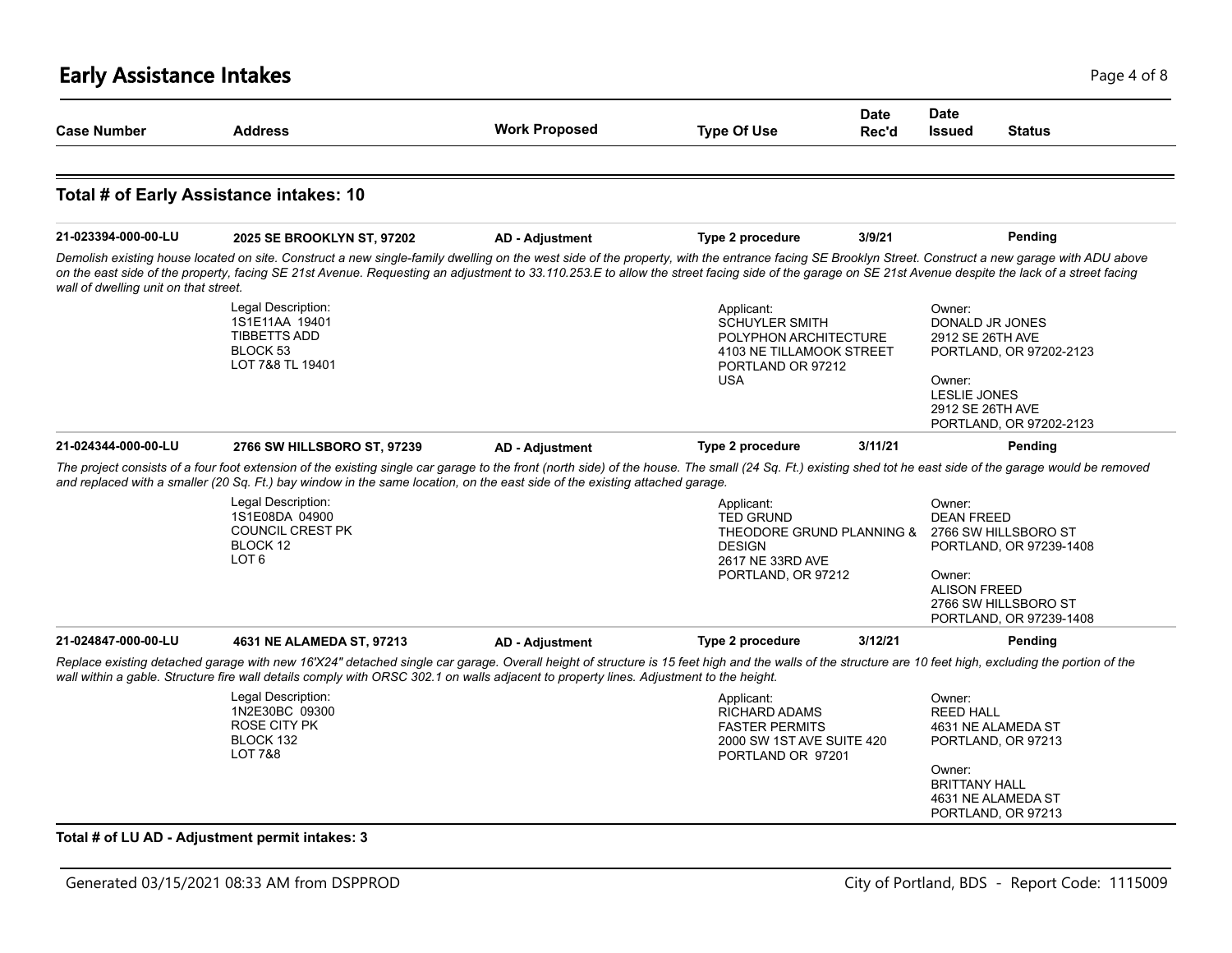#### **Land Use Review Intakes** Page 1 of 8

| 21-023126-000-00-LU |                                                                                                                                                                                                                                                                                                                                                                                                                                                                                                       | <b>Work Proposed</b> | <b>Type Of Use</b>                                                                                                                                                     | Rec'd  | Issued                      | <b>Status</b>                                                                                                                                          |
|---------------------|-------------------------------------------------------------------------------------------------------------------------------------------------------------------------------------------------------------------------------------------------------------------------------------------------------------------------------------------------------------------------------------------------------------------------------------------------------------------------------------------------------|----------------------|------------------------------------------------------------------------------------------------------------------------------------------------------------------------|--------|-----------------------------|--------------------------------------------------------------------------------------------------------------------------------------------------------|
|                     | 1631 SW 12TH AVE, 97201                                                                                                                                                                                                                                                                                                                                                                                                                                                                               | DZ - Design Review   | Type 2 procedure                                                                                                                                                       | 3/8/21 |                             | Pending                                                                                                                                                |
|                     | Installing security gates and fencing to fully secure parking garage.                                                                                                                                                                                                                                                                                                                                                                                                                                 |                      |                                                                                                                                                                        |        |                             |                                                                                                                                                        |
|                     | Legal Description:<br>1S1E04AC 01100<br>PORTLAND<br>BLOCK N 1/2 B&S 1/2 B TL 1100                                                                                                                                                                                                                                                                                                                                                                                                                     |                      | Applicant:<br><b>ANTHONY BOHAN</b><br><b>PSU CAPITAL PROJECTS &amp;</b><br><b>CONSTRUCTION</b><br>617 SW MONTGOMERY ST SUITE<br>302<br>PORTLAND OR 97201<br><b>USA</b> |        | Owner:<br><b>PO BOX 751</b> | OREGON STATE OF (BOARD OF<br><b>HIGHER EDUCATION)</b><br>PORTLAND, OR 97207                                                                            |
| 21-022957-000-00-LU | 1250 NE 99TH AVE, 97220                                                                                                                                                                                                                                                                                                                                                                                                                                                                               | DZ - Design Review   | Type 2 procedure                                                                                                                                                       | 3/8/21 |                             | Pending                                                                                                                                                |
|                     | TriMet will construct a new station platform on R239530 for improvements to the Red Line serving the Portland Airport. The improvements also include upgrades to the park and ride and associated<br>Gateway Transit Center infrastructure that are not subJect to design review. R239531 is an adjacent lot owned by Providence Health Systems. It is included in this application because, until a<br>concurrent PLA is approved and recorded, some of the station platform is situated on R239531. |                      |                                                                                                                                                                        |        |                             |                                                                                                                                                        |
|                     | Legal Description:<br>1N2E33AA 01103<br>PARTITION PLAT 1997-44<br>LOT 1 EXC PT IN ST                                                                                                                                                                                                                                                                                                                                                                                                                  |                      | Applicant:<br><b>JOSEPH RECKER</b><br>TRI-MET ENGINEERING AND<br><b>CONSTRUCTION</b><br>1800 SW 1ST AVE # 300<br>PORTLAND OR 97201<br>Applicant:<br><b>MAX BRUNKE</b>  |        | Owner:<br>OREGON<br>Owner:  | PROVIDENCE HEALTH & SERVICES-<br>4400 NE HALSEY ST BLDG 2 #190<br>PORTLAND, OR 97213-1545<br>TRI-COUNTY METROPOLITAN<br><b>TRANSPORTATION DISTRICT</b> |

KLK CONSULTING LLC 906 NW 23RD AVE PORTLAND OR 97201

USA

**Total # of LU DZ - Design Review permit intakes: 2**

PORTLAND, OR 97202-3940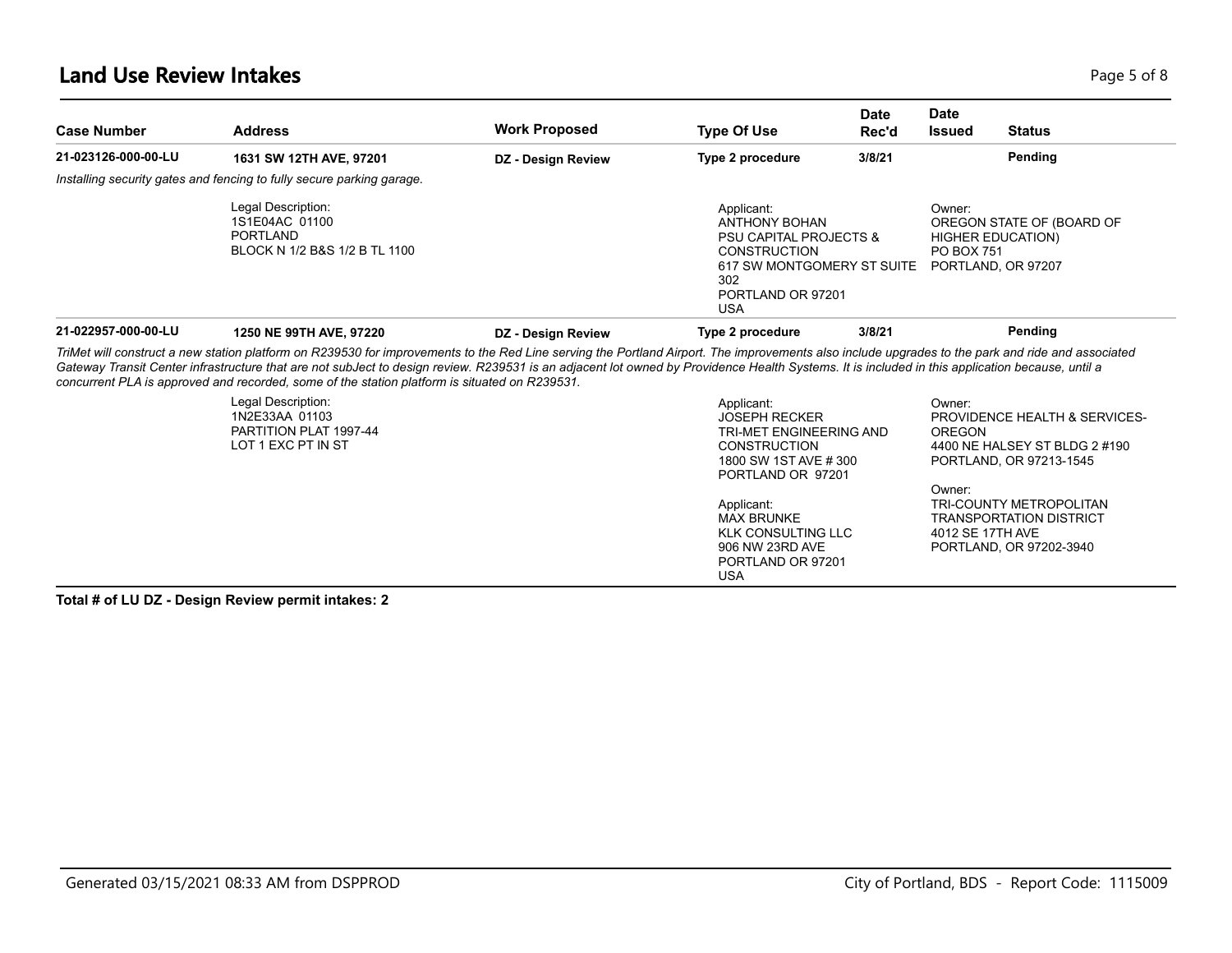### **Land Use Review Intakes** Page 6 of 8

| <b>Case Number</b>                                 | <b>Address</b>                                                                                                                                                                                                                                                                                                                                                                | <b>Work Proposed</b>                | <b>Type Of Use</b>                                                                                                                                                                                                                            | <b>Date</b><br>Rec'd | <b>Date</b><br><b>Issued</b>                             | <b>Status</b>                                                                            |
|----------------------------------------------------|-------------------------------------------------------------------------------------------------------------------------------------------------------------------------------------------------------------------------------------------------------------------------------------------------------------------------------------------------------------------------------|-------------------------------------|-----------------------------------------------------------------------------------------------------------------------------------------------------------------------------------------------------------------------------------------------|----------------------|----------------------------------------------------------|------------------------------------------------------------------------------------------|
| 21-024184-000-00-LU                                | <b>1521 SW SKYLINE BLVD, 97221</b>                                                                                                                                                                                                                                                                                                                                            | <b>EN</b> - Environmental Review    | Type 2 procedure                                                                                                                                                                                                                              | 3/11/21              |                                                          | Pending                                                                                  |
| 33.110.253.E Street Lot Line Setbacks (for garage) | New NSFR in Environmental Conservation Overlay Zone ("c" overlay). 3 Adjustments are requested for 33.110.230 Main Entrances, 33.110.254.D Length of Street facing Garage Wall and                                                                                                                                                                                            |                                     |                                                                                                                                                                                                                                               |                      |                                                          |                                                                                          |
|                                                    | Legal Description:<br>1S1E06AC 02400<br><b>HIGHLANDS CREST</b><br>LOT 4 TL 2400                                                                                                                                                                                                                                                                                               |                                     | Applicant:<br>NATHANIEL ROSEMEYER<br>MAIN STREET DEVELOPMENT<br>5331 SW MACADAM AVE #258<br><b>PMB 208</b><br>PORTLAND OR 97239<br>Applicant:<br><b>MARK DANE</b><br><b>MARK DANE PLANNING</b><br>12725 SW GLENHAVEN ST<br>PORTLAND, OR 97225 |                      | Owner:<br>4035 S KELLY AVE                               | MAIN STREET DEVELOPMENT INC<br>PORTLAND, OR 97239-4316                                   |
|                                                    |                                                                                                                                                                                                                                                                                                                                                                               |                                     | Applicant:<br><b>ERIC RYSTADT</b><br>MAIN STREET DEVELOPMENT<br>5331 SW MACADAM AVE, STE 258<br><b>PMB 208</b><br>PORTLAND, OR 97239                                                                                                          |                      |                                                          |                                                                                          |
|                                                    | Total # of LU EN - Environmental Review permit intakes: 1                                                                                                                                                                                                                                                                                                                     |                                     |                                                                                                                                                                                                                                               |                      |                                                          |                                                                                          |
| 21-023159-000-00-LU                                | 2349 NE 20TH AVE, 97212                                                                                                                                                                                                                                                                                                                                                       | <b>HRB - Historic Design Tier B</b> | Type 1 procedure new                                                                                                                                                                                                                          | 3/8/21               |                                                          | Pending                                                                                  |
|                                                    | Remodel existing attached garage. No change to footprint size. New concrete walls at interior side of existing concrete walls. New concrete roof and slab to replace existing concrete roof and slab.<br>Increase garage height by 16" in order to achieve less slope at garage driveway. Replace existing garage door. Existing railing to remain. Non-contributing resource |                                     |                                                                                                                                                                                                                                               |                      |                                                          |                                                                                          |
|                                                    | Legal Description:<br>1N1E26DA 03500<br><b>IRVINGTON</b><br>BLOCK 34<br>S 1/2 OF LOT 5<br>N 1/2 OF LOT 6                                                                                                                                                                                                                                                                      |                                     | Applicant:<br><b>BEATE IOANIDE-CULI</b><br>R & B DESIGN STUDIO<br>70 NE FREMONT ST<br>PORTLAND OR 97212                                                                                                                                       |                      | Owner:<br>2349 NE 20TH AVE<br>Owner:<br>2349 NE 20TH AVE | ROETHER, JULIA R TR<br>PORTLAND, OR 97212<br>SIMONSON, THOMAS N TR<br>PORTLAND, OR 97212 |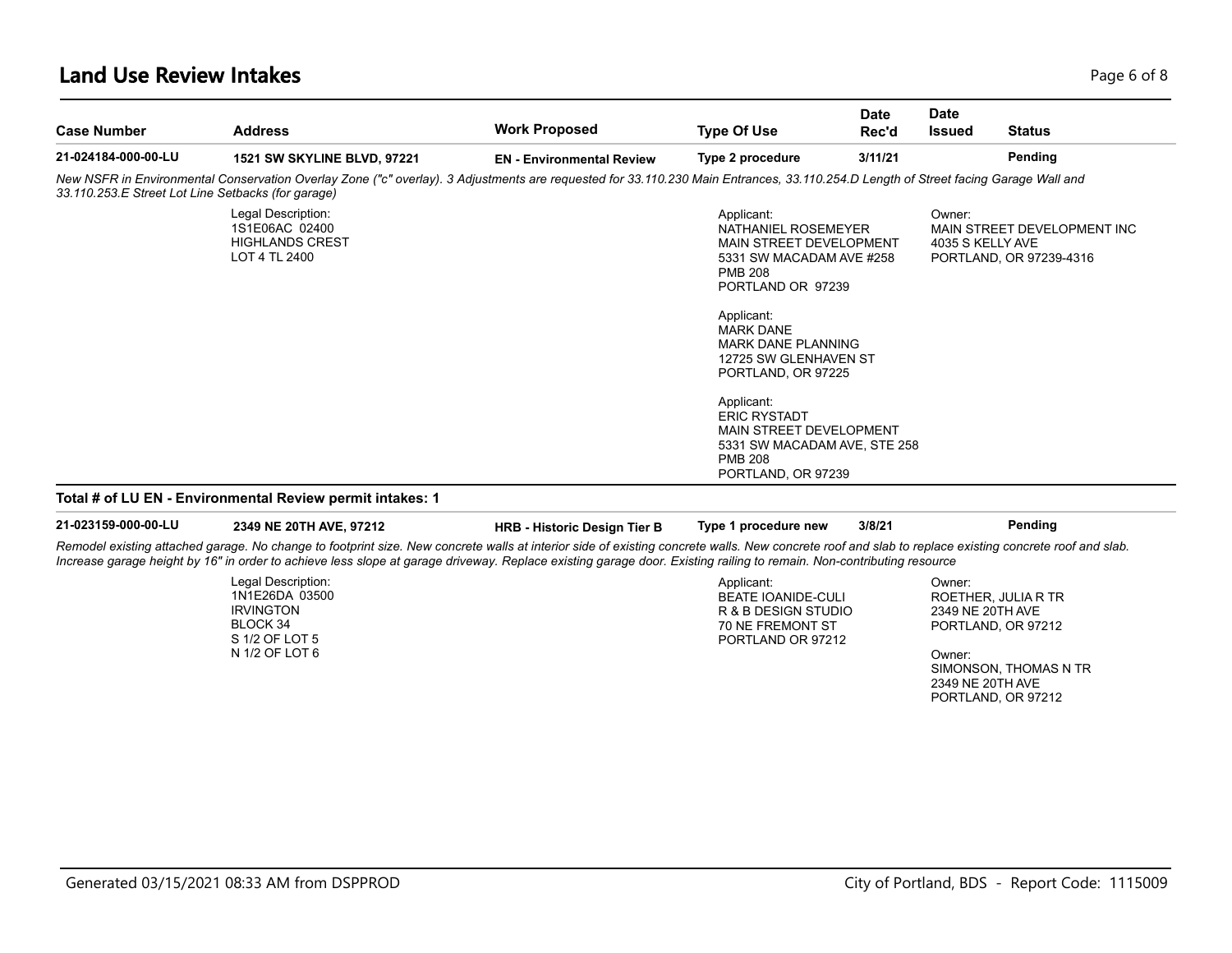### **Land Use Review Intakes** Page 7 of 8

| <b>Case Number</b>  | <b>Address</b>                                                                                                                                                                                                                                                                                                                                                     | <b>Work Proposed</b>                                   | <b>Type Of Use</b>                                                                                        | <b>Date</b><br>Rec'd | Date<br><b>Issued</b><br><b>Status</b>                                                                                                                       |
|---------------------|--------------------------------------------------------------------------------------------------------------------------------------------------------------------------------------------------------------------------------------------------------------------------------------------------------------------------------------------------------------------|--------------------------------------------------------|-----------------------------------------------------------------------------------------------------------|----------------------|--------------------------------------------------------------------------------------------------------------------------------------------------------------|
| 21-023196-000-00-LU | <b>1044 NE ONEONTA ST, 97211</b>                                                                                                                                                                                                                                                                                                                                   | <b>HRB - Historic Design Tier B</b>                    | Type 1 procedure new                                                                                      | 3/9/21               | Pending                                                                                                                                                      |
|                     | We are remodeling the kitchen and need to make the front window smaller and remove one of the side windows. Contributing resource                                                                                                                                                                                                                                  |                                                        |                                                                                                           |                      |                                                                                                                                                              |
|                     | Legal Description:<br>1N1E14BD 12400<br><b>WOODLAWN</b><br>BLOCK <sub>7</sub><br>LOT <sub>5</sub>                                                                                                                                                                                                                                                                  |                                                        | Applicant:<br><b>KRAIG LEMAY</b><br><b>MOUNTAINWOOD HOMES</b><br>8324 SW NIMBUS AVE<br>BEAVERTON OR 97008 |                      | Owner:<br><b>JUSTIN HARTSELL</b><br>1044 NE ONEONTA ST<br>PORTLAND, OR 97211<br>Owner:<br><b>CORBIN WIECHENS</b><br>1044 NE ONEONTA ST<br>PORTLAND, OR 97211 |
|                     | Total # of LU HRB - Historic Design Tier B permit intakes: 2                                                                                                                                                                                                                                                                                                       |                                                        |                                                                                                           |                      |                                                                                                                                                              |
| 21-022940-000-00-LU | 3305 SE 71ST AVE, 97206                                                                                                                                                                                                                                                                                                                                            | <b>LDP - Land Division Review</b><br>(Partition)       | Type 1x procedure                                                                                         | 3/8/21               | Pending                                                                                                                                                      |
|                     | Two lot partition plat, south parcel to retain existing dwelling, north parcel to be sold. No development plans at this time.                                                                                                                                                                                                                                      |                                                        |                                                                                                           |                      |                                                                                                                                                              |
|                     | Legal Description:<br>1S2E08BD 07900<br>SECTION 08 1S 2E<br>TL 7900 0.23 ACRES                                                                                                                                                                                                                                                                                     |                                                        | Applicant:<br><b>CLAUDE IV BRATCHER</b><br>1739 SE 47TH AVE<br>PORTLAND, OR 97215                         |                      | Owner:<br><b>CLAUDE IV BRATCHER</b><br>1739 SE 47TH AVE<br>PORTLAND, OR 97215                                                                                |
|                     | Total # of LU LDP - Land Division Review (Partition) permit intakes: 1                                                                                                                                                                                                                                                                                             |                                                        |                                                                                                           |                      |                                                                                                                                                              |
| 21-024645-000-00-LU | , 97204                                                                                                                                                                                                                                                                                                                                                            | <b>PR - Central City Parking</b><br><b>Review</b>      | Type 1x procedure                                                                                         | 3/12/21              | Pending                                                                                                                                                      |
|                     | A new perimeter fenced enclosure of the existing "Salmon Street Parking Lot" with a motorized vehicular gate and 2 secured person gates for access by Multnomah County Sheriffs vehicles<br>supporting the operations of the adjacent Multnomah County Central Courthouse. This is changing from the existing Visitor Parking to Preservation parking designation. |                                                        |                                                                                                           |                      |                                                                                                                                                              |
|                     | Legal Description:<br>1S1E03BD 00700<br><b>PORTLAND</b><br><b>BLOCK 7</b><br><b>LOT 1-8</b>                                                                                                                                                                                                                                                                        |                                                        | Applicant:<br><b>MARK KOGUT</b><br>SRG PARTNERSHIP, INC.<br>621 SW COLUMBIA ST<br>PORTLAND, OR 97201      |                      | Owner:<br><b>MULTNOMAH COUNTY</b><br>401 N DIXON ST<br>PORTLAND, OR 97227-1865                                                                               |
|                     | Total # of LU PR - Central City Parking Review permit intakes: 1                                                                                                                                                                                                                                                                                                   |                                                        |                                                                                                           |                      |                                                                                                                                                              |
| 21-023319-000-00-LU | <b>SE JENNE RD, 97236</b>                                                                                                                                                                                                                                                                                                                                          | <b>PV - Pleasant Valley Resources</b><br><b>Review</b> | Type 2 procedure                                                                                          | 3/8/21               | Pending                                                                                                                                                      |
|                     | Review to mitigate for a violation of fill and a wall in the 'v' overlay.                                                                                                                                                                                                                                                                                          |                                                        |                                                                                                           |                      |                                                                                                                                                              |
|                     | Legal Description:<br>1S3E18C 02600<br>JENNELYND AC<br>LOT 28 EXC W 339'                                                                                                                                                                                                                                                                                           |                                                        | Applicant:<br><b>SARAH RADELET</b><br>STRATA LAND USE PLANNING<br>PO BOX 90833<br>PORTLAND OR 97290       |                      | Owner:<br>ARMANDO GARCIA<br>1739 NE 155TH AVE<br>PORTLAND, OR 97230                                                                                          |